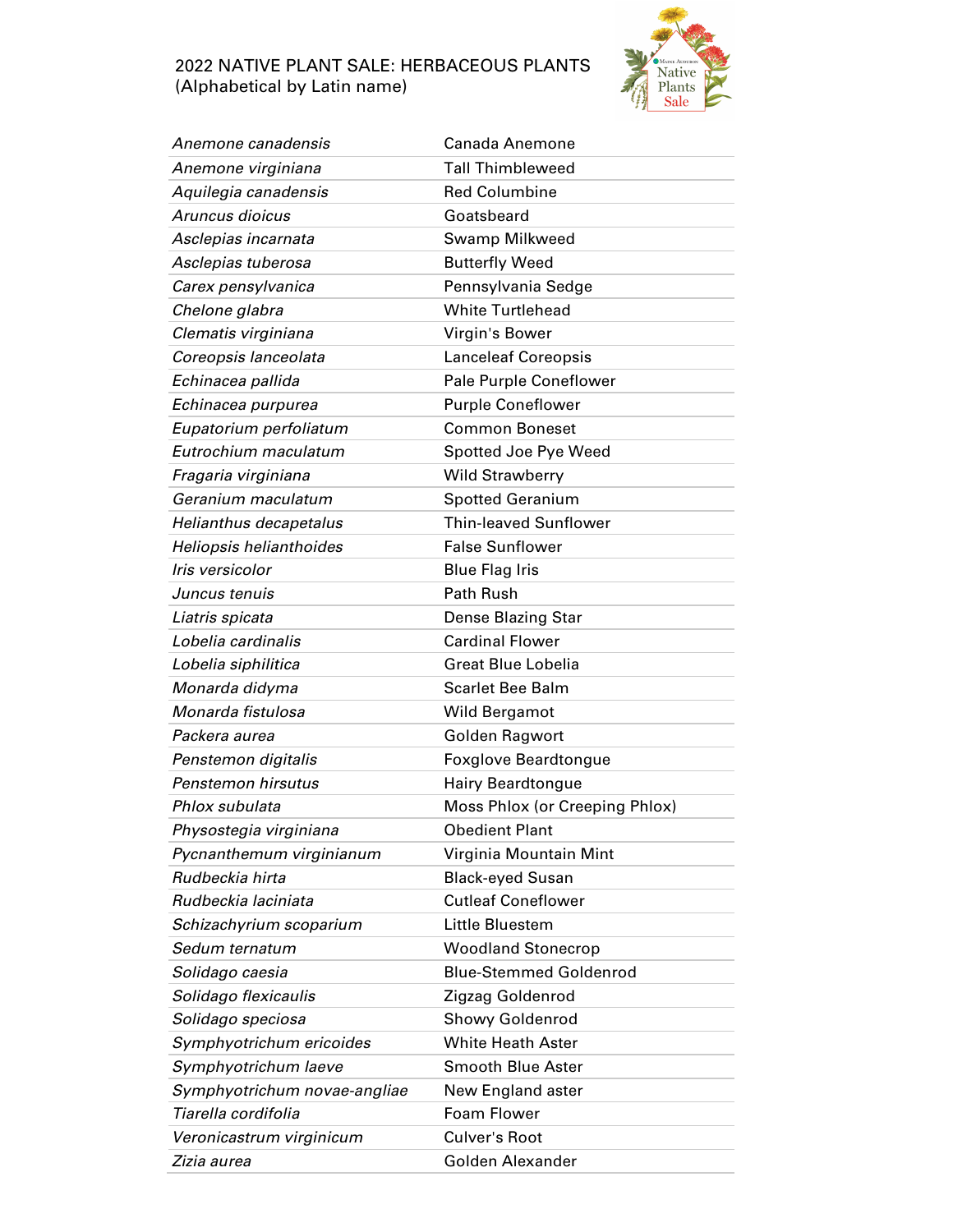## 2022 NATIVE PLANT SALE: HERBACEOUS PLANTS (Alphabetical by common name)



| <b>Black-eyed Susan</b>        | Rudbeckia hirta              |
|--------------------------------|------------------------------|
| <b>Blue Flag Iris</b>          | Iris versicolor              |
| <b>Blue-Stemmed Goldenrod</b>  | Solidago caesia              |
| <b>Butterfly Weed</b>          | Asclepias tuberosa           |
| Canada Anemone                 | Anemone canadensis           |
| <b>Cardinal Flower</b>         | Lobelia cardinalis           |
| <b>Common Boneset</b>          | Eupatorium perfoliatum       |
| <b>Culver's Root</b>           | Veronicastrum virginicum     |
| <b>Cutleaf Coneflower</b>      | Rudbeckia laciniata          |
| Dense Blazing Star             | Liatris spicata              |
| <b>False Sunflower</b>         | Heliopsis helianthoides      |
| Foam Flower                    | Tiarella cordifolia          |
| <b>Foxglove Beardtongue</b>    | Penstemon digitalis          |
| Goatsbeard                     | Aruncus dioicus              |
| Golden Alexander               | Zizia aurea                  |
| Golden Ragwort                 | Packera aurea                |
| <b>Great Blue Lobelia</b>      | Lobelia siphilitica          |
| <b>Hairy Beardtongue</b>       | Penstemon hirsutus           |
| <b>Lanceleaf Coreopsis</b>     | Coreopsis lanceolata         |
| Little Bluestem                | Schizachyrium scoparium      |
| Moss Phlox (or Creeping Phlox) | Phlox subulata               |
| New England aster              | Symphyotrichum novae-angliae |
| <b>Obedient Plant</b>          | Physostegia virginiana       |
| Pale Purple Coneflower         | Echinacea pallida            |
| <b>Path Rush</b>               | Juncus tenuis                |
| Pennsylvania Sedge             | Carex pensylvanica           |
| <b>Purple Coneflower</b>       | Echinacea purpurea           |
| <b>Red Columbine</b>           | Aquilegia canadensis         |
| <b>Scarlet Bee Balm</b>        | Monarda didyma               |
| <b>Showy Goldenrod</b>         | Solidago speciosa            |
| <b>Smooth Blue Aster</b>       | Symphyotrichum laeve         |
| <b>Spotted Geranium</b>        | Geranium maculatum           |
| Spotted Joe Pye Weed           | Eutrochium maculatum         |
| Swamp Milkweed                 | Asclepias incarnata          |
| <b>Tall Thimbleweed</b>        | Anemone virginiana           |
| <b>Thin-leaved Sunflower</b>   | Helianthus decapetalus       |
| Virginia Mountain Mint         | Pycnanthemum virginianum     |
| Virgin's Bower                 | Clematis virginiana          |
| <b>White Heath Aster</b>       | Symphyotrichum ericoides     |
| <b>White Turtlehead</b>        | Chelone glabra               |
| Wild Bergamot                  | Monarda fistulosa            |
| <b>Wild Strawberry</b>         | Fragaria virginiana          |
| <b>Woodland Stonecrop</b>      | Sedum ternatum               |
| Zigzag Goldenrod               | Solidago flexicaulis         |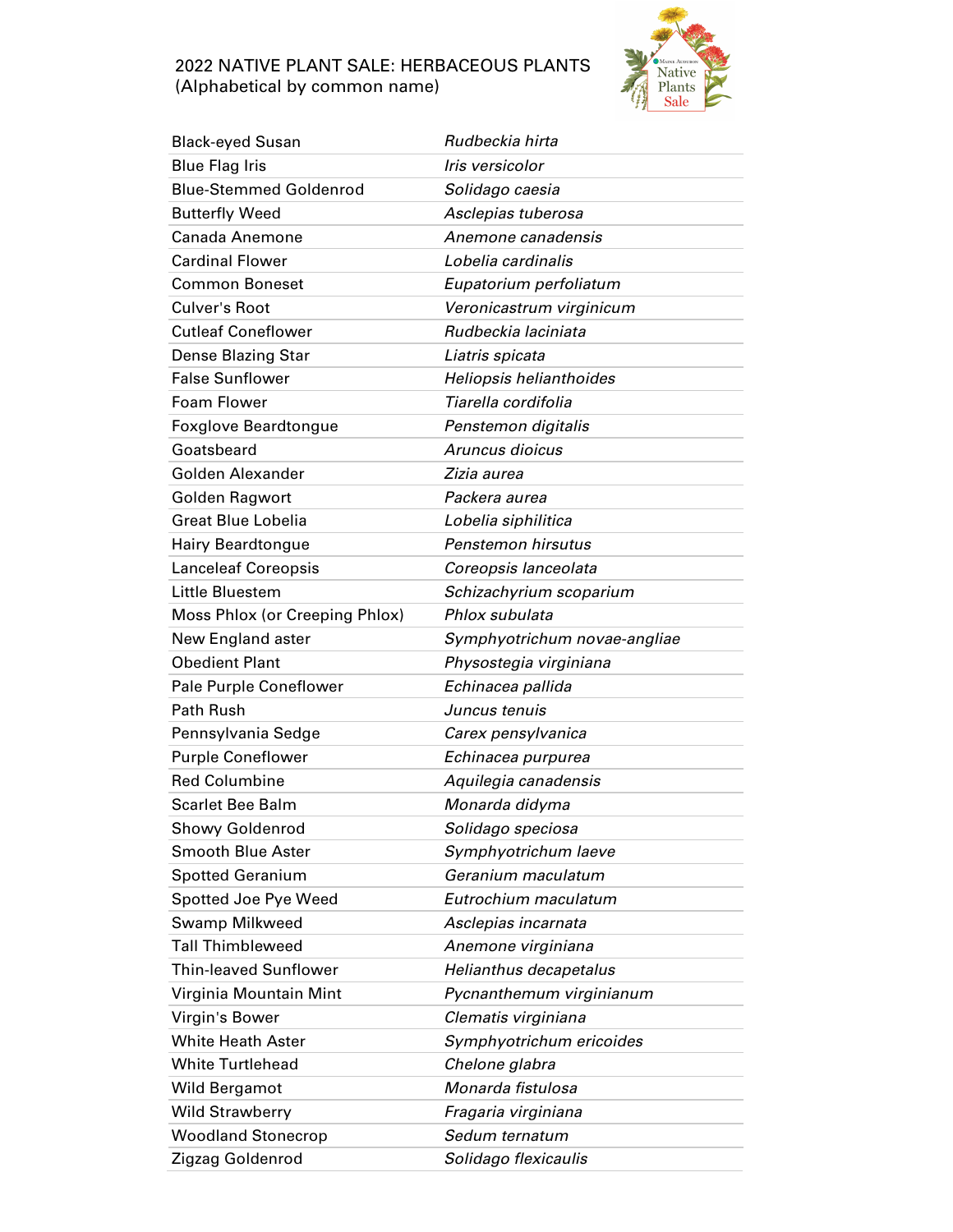

## 2022 NATIVE PLANT SALE: WOODIE PLANTS (Trees & Shrubs) (Alphabetical by Latin name)

| Abies balsamea            | <b>Balsam Fir</b>         |
|---------------------------|---------------------------|
| Amelanchier canadensis    | Serviceberry              |
| Aronia melanocarpa        | <b>Black Chokeberry</b>   |
| Betula alleghaniensis     | <b>Yellow Birch</b>       |
| Carpinus caroliniana      | American Hornbeam         |
| Ceanothus americanus      | New Jersey Tea            |
| Cephalanthus occidentalis | <b>Buttonbush</b>         |
| Clethra alnifolia         | Summersweet               |
| Comptonia peregrina       | <b>Sweet Fern</b>         |
| Cornus alternifolia       | Pagoda Dogwood            |
| Cornus canadensis         | <b>Bunchberry</b>         |
| Cornus racemosa           | Gray Dogwood              |
| Corylus americana         | <b>American Hazelnut</b>  |
| Diervilla Ionicera        | <b>Bush Honeysuckle</b>   |
| Hamamelis virginiana      | <b>Common Witchhazel</b>  |
| Juniperus virginiana      | <b>Eastern Red Cedar</b>  |
| Kalmia angustifolia       | <b>Sheep Laurel</b>       |
|                           |                           |
| Myrica gale               | Sweetgale                 |
| Myrica pensylvanica       | Northern Bayberry         |
| Picea glauca              | <b>White Spruce</b>       |
| Prunus serotina           | <b>Black Cherry</b>       |
| Quercus alba              | <b>White Oak</b>          |
| Rhododendron canadensis   | Rhodora                   |
| Rosa virginiana           | Virginia Rose             |
| Salix nigra               | <b>Black Willow</b>       |
| Spiraea latifolia         | Meadowsweet               |
| Spiraea tomentosa         | Steeplebush               |
| Thuja occidentalis        | Northern White Cedar      |
| Tsuga canadensis          | <b>Eastern Hemlock</b>    |
| Vaccinium angustifolium   | Lowbush Blueberry         |
| Vaccinium corymbosum      | <b>Highbush Blueberry</b> |
| Viburnum cassinoides      | <b>Wild Raisin</b>        |
| Viburnum dentatum         | Arrowwood                 |